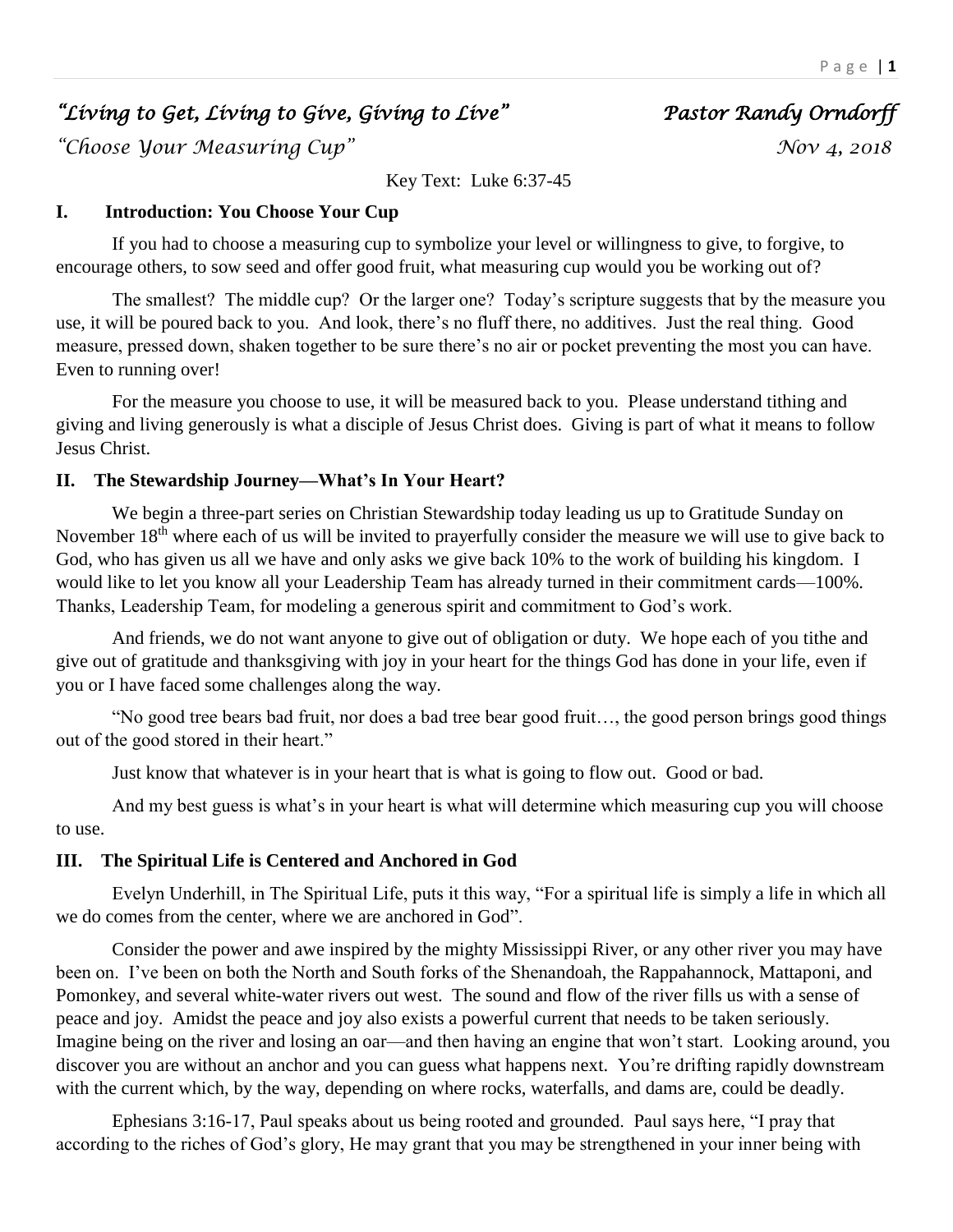power through God's spirit, and that Christ may dwell in your hearts through faith, as you are being rooted and grounded in love."

So, along with Evelyn Underhill speaking of being anchored in God and Paul's analogy of being rooted and grounded in love, we recognize true stewardship begins with love, we recognize true stewardship begins with the realization that we are called to live our lives being rooted, grounded, and anchored in the love of God and the outflow of our hearts, hands, mouths, and from our so called "pockets" will be a reflection of how rooted, grounded, and anchored we are.

#### **IV. We Get Swept Away**

How many of us spend most of our lives being swept away by the currents of life, the demands of our jobs, family, education, and even church responsibilities? We search in vain for a rope or an anchor. We think if we could only make more money if only I could save more money, if only I had a better car, or faster phone or computer.

And still we find ourselves being swept downstream. True stewardship begins with a life that is rooted, grounded, and anchored in God's love.

#### **V. Getting to Log Out of Our Own Eye**

If it is not, what ends up flowing out of the heart are the other things Jesus mentions here in Luke 6.

We will not be able to lead anyone to Christ because we don't lead ourselves very well. Like a blind man leading a blind man, we may well end up in the ditch. We'll tend to be critical, judgmental, condemning, unforgiving. We'll fail to see the log in our own eye. I was recently cutting out a stump that was rotting with my chainsaw. At first, I didn't have my glasses on and sawdust was blowing into my face from a particular cut and position. I stopped and put on my glasses and that helped, but it wasn't soon enough. I got sawdust in my eye and I rubbed it, and it bothered me most of the day and evening. I got water and washed it out, but from time to time things were still blurry and I could not see clearly. Once the sawdust was out, I could see clearly.

Is it possible you are critical of, or judge others and don't realize there is a log in your eye?

Out of the good stored up in our hearts will come giving and forgiving actions, encouraging words, the ability to lead others and invite others into a life changing relationship with Jesus.

### **VI. Stewardship is Everything We Are**

Stewardship, as we learned in September, embodies everything we are. How we lead our lives, our families, our work, our schedules, our calling from God, and our money and resources.

Today, you have in your bulletin a stewardship card that has a symbol of a measuring cup. I invite you to think about and answer these questions. Am I living to get or living to give? And in what way might my life be transformed if I begin to live to give? And in what way might my life be transformed if I begin to live to give?

These questions are also found on your Prayer Guide you received in the mail this week. You'll notice a back and forth movement using the words "getting" or "giving". Such as, "God so loved the world He gave"…versus in I Timothy 6:9, "People who want to get rich fall into temptation and into a trap and into many foolish and harmful desires that plunge people into ruin and destruction".

#### **VII. Are We Living to Get or Living to Give?**

So, use your stewardship calendar to look up scriptures and compare a life of getting versus a life of giving and discover what God's word has to say on the subject and how a follower of Jesus is to respond. And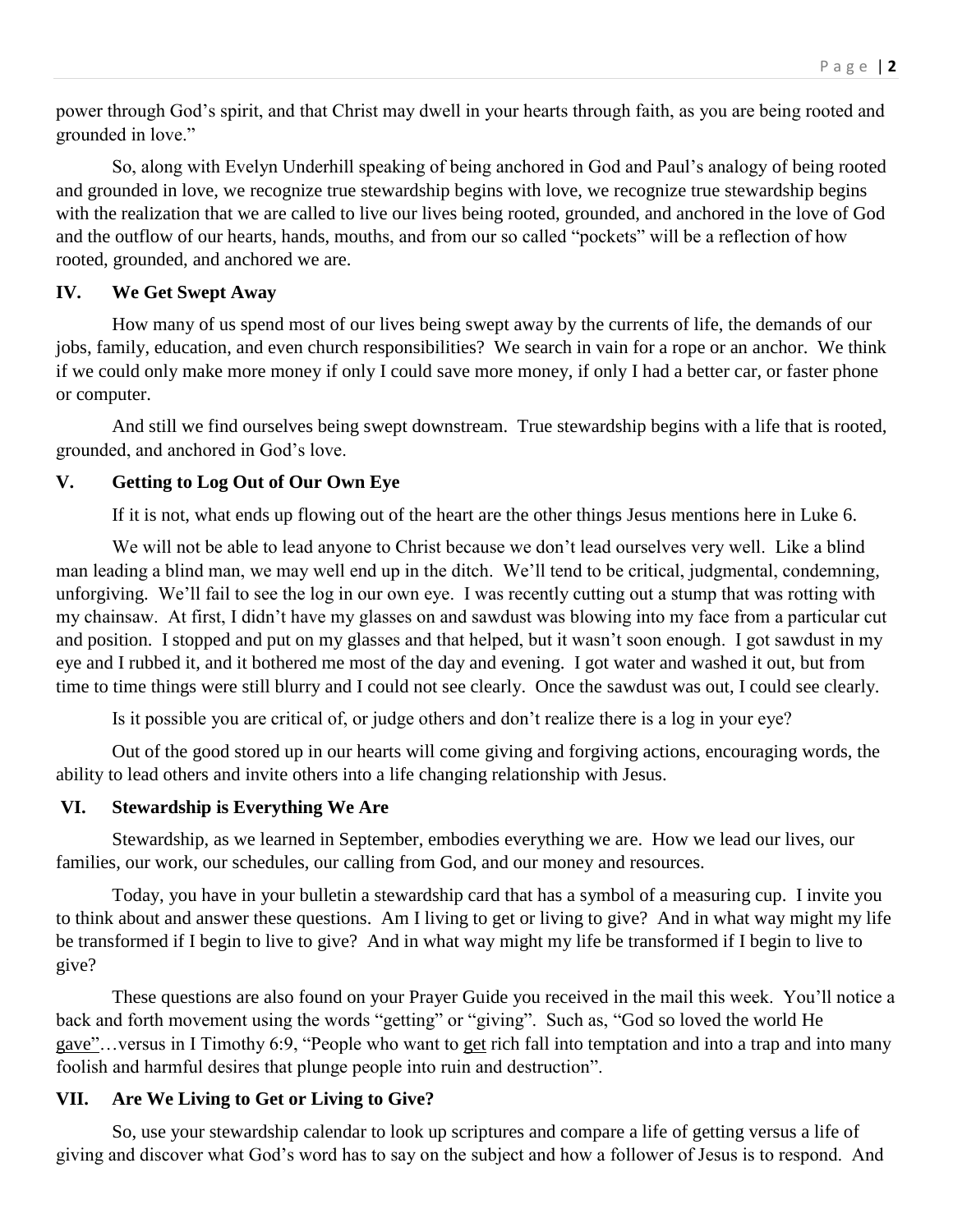then choose the measure which you will use. The average United Methodist gives 2.7% of their income back to God. The biblical standard for a disciple of Jesus is 10%. Could you step up a cup? That's a big step of faith to open up your heart and trust God to meet your needs while you honor God with your best.

And please know, it's not just the giving of your money. It is also the commitment you make of your time and talents. It's Whole Life Stewardship. So, the ways in which you serve matter. It's part of the overflow of your heart and your gratitude to God. People who give always feel better about themselves and life in general and it's tremendously helpful to get your focus off yourself and your needs by helping others.

So, working with our children and youth and discipling and loving them is a big deal!

Being part of our hospitality team and Flame Café, a big deal!

Sharing your faith with others, inviting people to know Jesus and to fellowship in the church, a big deal!

Good can't flow from our hearts if we do not put our faith in action. If we all have gifts from God, then we all have something we can contribute to in this process of intentionally making disciples.

So, be in prayer about your financial commitment for 2019 and in your time and talent commitment of where to serve God. Don't over commit, don't under commit, but every part of the Body needs to commit and choose which measuring cup you'll choose and use.

And be sure to look at the Giving and Spending Sheet so you see where your support is going and then come out this Thursday evening, November 8<sup>th</sup> to Your Church Conference at 6pm and vote on our strategies, goals, budget, and nominations and consider the direction we are headed in as a church family. Our Town Halls and many conversations here have led us to this point this fall.

#### **VIII. What We Hope For and Dream to Be**

Friends, we want to be a church for children, youth, young adults, families, seniors: for All God's Children.

We want to be a church who disciples all our people to be more like Jesus.

We want to be a church family who cares for the lost, those far from God—who will go out and find them and help them see there is no better way to live than the Jesus way.

We want to be a church that rejoices with those who rejoice and weeps with those who weep. That's why All Saints Day is part of what we do.

We want to be a church that veers away from being critical, judgmental, unaccepting, looking out for ourselves and condemning. We have to take the planks out of our own eyes.

We want to be a church family that seeks to use the big measuring cup, learning to freely give for freely we've received so we can freely give.

We want to be God's people grounded, rooted, and anchored in love for God and each other and for those yet to be part of our church family. Children, youth, and adults of all ages.

Learning, Leading, and Loving together as we learn to Live to Give and, ultimately, how our giving of ourselves and all we are leads us to giving to truly live.

#### **IX. What Size is God's Measuring Cup?**

As you come to receive these gifts of bread and wine, take time to consider all God has given to you and the life you have. Think of how Jesus gave his life that we might have life.